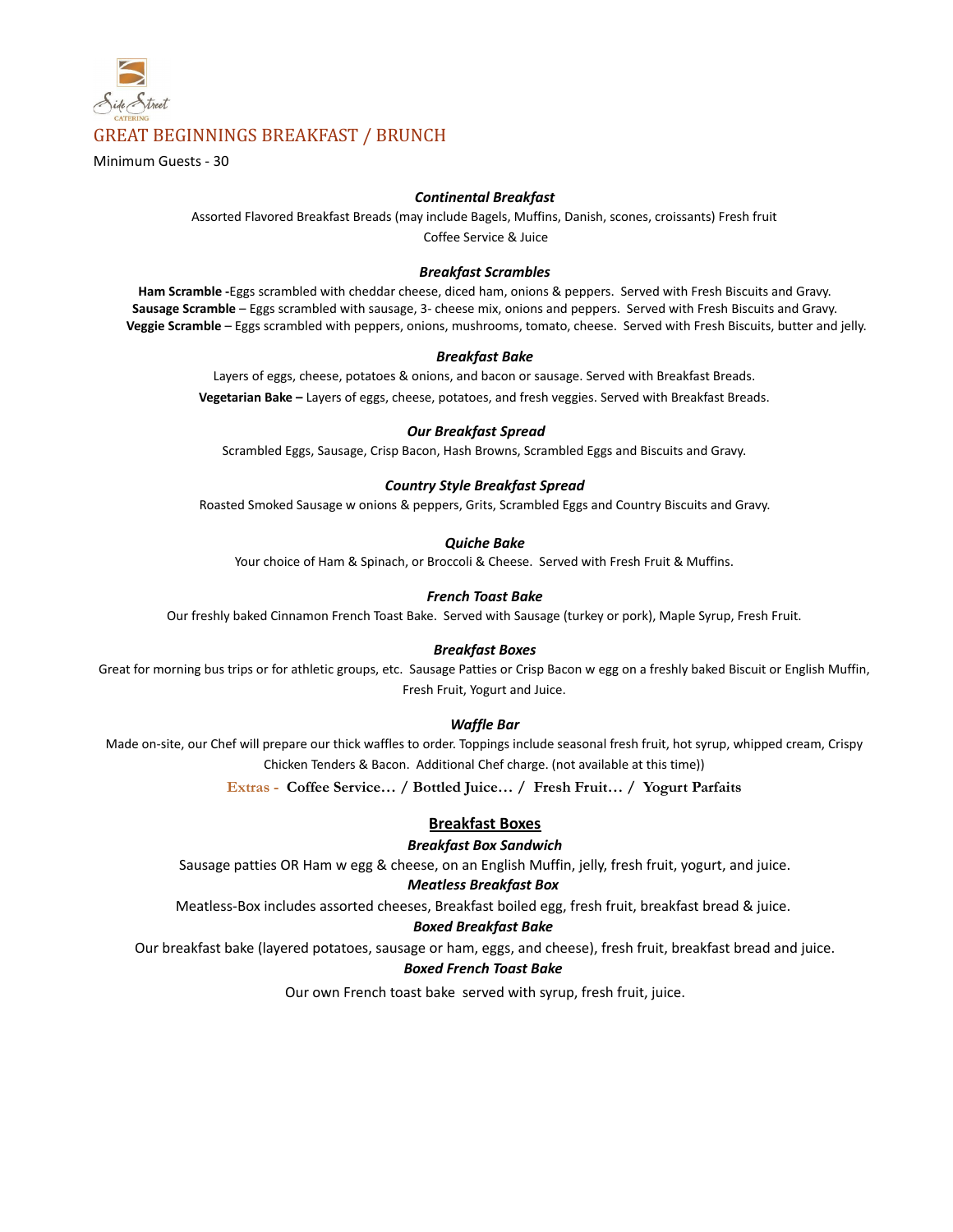

# LUNCH-TIME OFFERINGS

# **BOXED MEALS**

Order 15 – 2,000 of our fresh lunches.

Eating utensils and napkins are in each box.

# *Deli Boxes*

Includes one of our deli sandwiches- Chicken Salad, College Club, Turkey, Ham, Roast Beef or Veggie Sub. Mayonnaise and mustard are on the side with chips and cookie or brownie, plus choice of 1 – homemade pasta salad, potato salad or fresh fruit. *Add a cheese (cheddar, pepper jack, provolone, American or Swiss)*

#### *Wrap Boxes*

Includes one of our delicious wraps- BBQ Chicken Ranch, Turkey Pesto, Chicken Caesar, Veggie Deluxe all rolled in a large Spinach wrap, with chips and cookie or brownie, plus choice of 1 – homemade pasta salad, potato salad or fresh fruit.

#### *Fried Chicken Box*

Includes 2 pieces of our fried chicken, potato salad, baked beans, dinner roll and cookie or brownie

#### *Grilled Brats Box*

Includes our grilled brats on bun, Mexican Corn, Tomato-Cucumber Salad, Condiments and cookie or brownie.

#### *Pulled Pork Box (35 minimum)*

Includes our Pulled Pork on bun, Baked Beans, Cole Slaw, Condiments and cookie or brownie

# **DELI BUFFET**

Minimum 30 guests

Choose from our 3 Deli Sandwiches or Wraps. We will tray those and include Chips, Fresh Fruit, Pasta Salad or Potato Salad or a large Garden Salad with dressing. Our freshly baked cookies are a great addition

# **LUNCHEON SPECIALTIES**

#### **Minimum 30 guests**

Priced per serving. Each entree comes with a garden tossed salad **or** 1 side item

#### *¼ Oven Fried Chicken*

Seasoned chicken pieces, lightly floured and baked to a tender crispness. Served with garlic mashed potatoes.

#### *Grilled Chicken Breast and Spicy Rice*

Strips of seasoned chicken breast topped with our homemade corn and bean salsa & rice

#### *Baked Lasagna or Baked Spaghetti*

**O**ur homemade version. Garden Salad w dressings & Bread Sticks. Vegetarian options available

#### *Lemon Glazed Chicken Strips over Rice Pilaf*

Tender chicken breast strips tossed in our specialty lemon glaze, served with rice pilaf **Sides:** Green beans, basil glazed carrots, corn with peppers and onions, vegetable medley, Garden Tossed Salad w dressings

#### **Other Add-ons:**

**Fresh Fruit Tray / Cookies & Brownies Fresh Vegetable Tray w/Dip Lemonade / Iced Tea / Sodas / Bottled Water**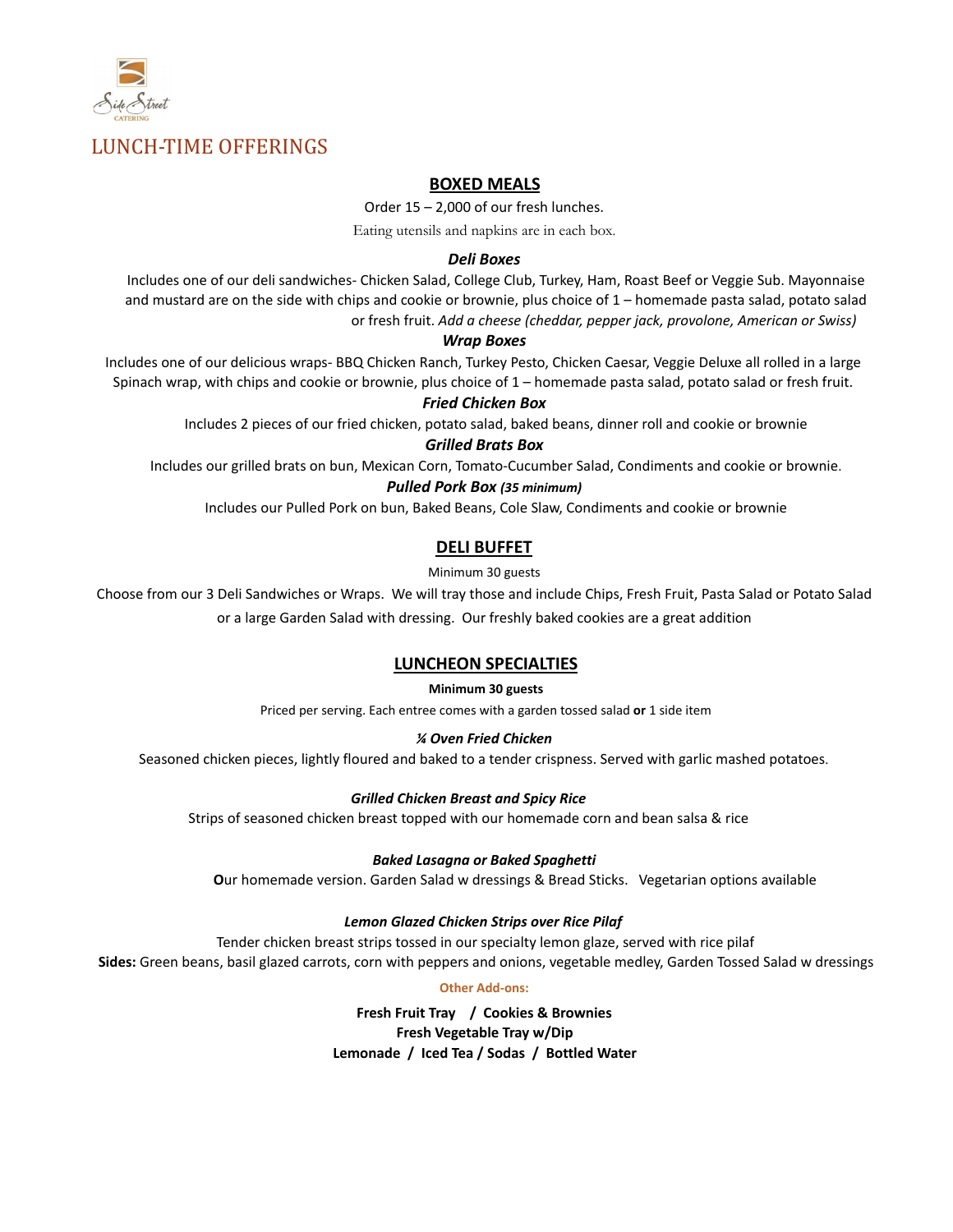

# **DISTINCTIVE LUNCHEON BUFFETS**

Minimum 30 guests.

### **Fajita Bar**

Grilled chicken, peppers and onions drizzled with fresh lime juice, soft tortilla shells, shredded cheese, diced tomatoes, shredded lettuce, sour cream, salsa, black beans and cilantro rice.

# **Fiesta Taco Bar**

Your choice of seasoned ground beef or seasoned diced chicken, corn taco shell, soft tortilla shells, shredded cheese, shredded lettuce, diced tomatoes, salsa, sour cream, black beans and cilantro rice.

# **Baked Potato Bar**

Large potatoes, butter, chives, shredded cheese, sour cream and choice of 1 topping… diced grilled chicken, ground beef chili, or fajita chicken. Served with a garden salad and dressings.

#### **Front Street Grill Chicken Bar**

Grilled chicken breast topped with cheddar, onions, bell peppers and mild peppers rings, sandwich buns, condiments, our pasta primavera salad and chips.

# **Side Street Burger Bar**

Choice of 1/3 lb grilled or blackened burgers topped with Cheddar or Pepper jack cheese. Served with lettuce, tomatoes, pickles, onions, Garlic Aioli, Side Street Sauce, and Mustard, Sandwich buns, our Pasta Primavera Salad and chips.

### **Mixed Greens Salad**

Bar-fresh salad greens, cheddar, tomatoes, cucumbers, chopped eggs, blue cheese crumbles, bacon bits, and croutons. Served with assorted crackers and dressings. **Choose Chopped Chicken Breast, Turkey or Ham**

# **Fresh Harvest Medley Salad**

Fresh salad greens, dried cranberries, mandarin oranges, crumbled blue cheese, spicy pecans, red onions. Served with a choice of ½ Sandwiches or Soup. Includes balsamic or raspberry vinaigrette dressings.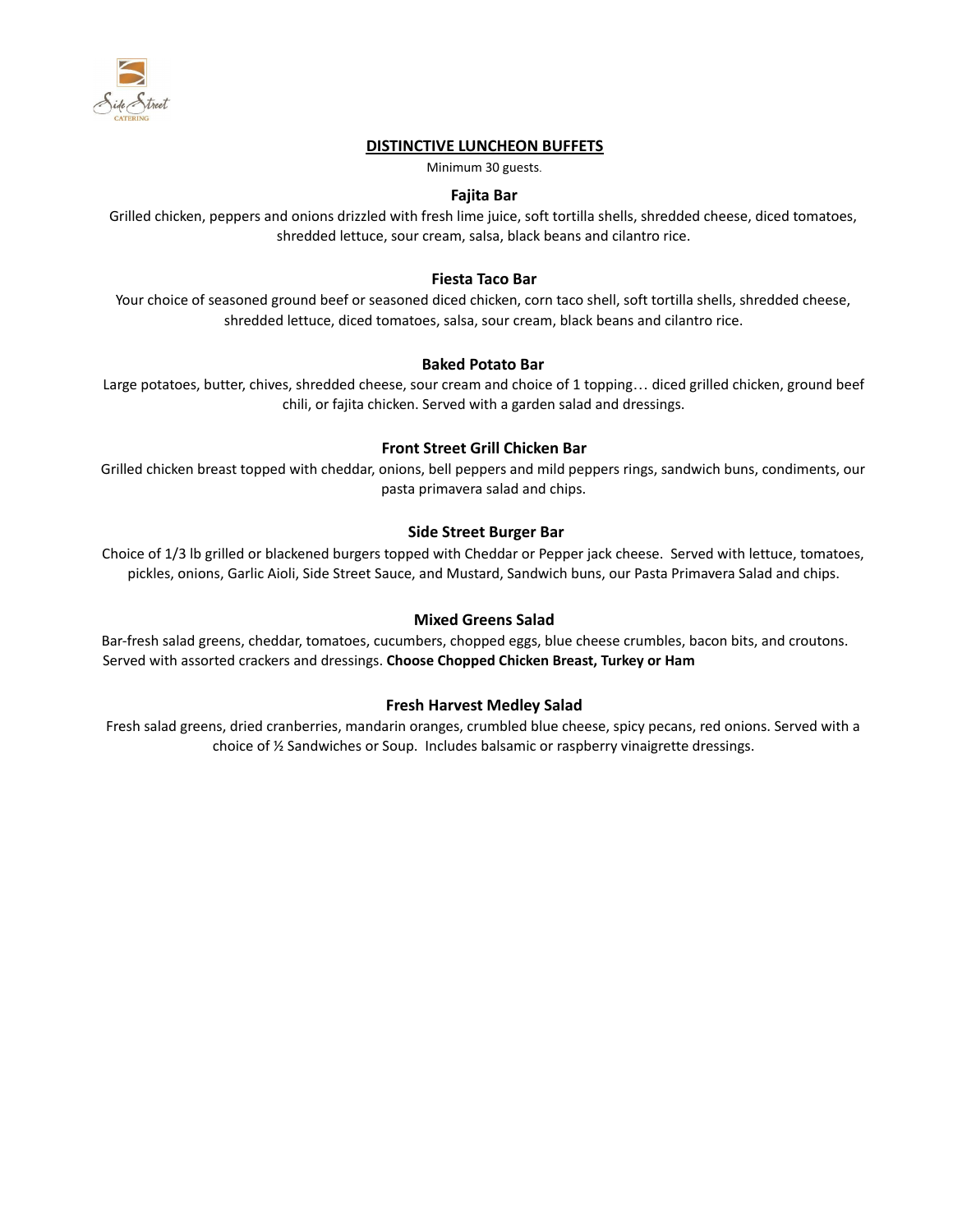

# *Glazed Wings (2)*

Large baked chicken wings glazed with your choice of sauce – Honey Lemon, BBQ, Buffalo

### *Breaded Chicken Tenders (2)*

Large breaded white chicken tenders. Choose plain with sauce on the side or tossed in Buffalo (topped with blue cheese), Honey

Mustard, or BBQ

#### *Asian Glazed Beef-ka-bobs (2)*

Skewers of beef, peppers and pineapple, roasted and tossed in sweet chili

#### *Teriyaki Chicken Skewers (2)*

Chicken breast strips skewered and roasted in a teriyaki sauce

# *Meatballs – (3)*

Tender baked meatballs in your choice of Swedish gravy, BBQ or Thai Chili sauce

# *Stuffed Baby Red Potatoes (2)*

Seasoned baked Baby Reds stuffed with cream cheese flavored with real bacon and chives

#### *Finger Sandwiches (1)*

Served on fresh baked rolls. Choose from Ham with cheese, Turkey Pesto, Side Street Chicken Salad, Italian Veggie

# *Petit Wraps (3)*

Served in a Spinach or Sun-dried tomato wrap. Choose from Turkey Tomato Pesto, Chicken Caesar

# *Sausage En croute (2)*

Puffed pastry filled with sausage topped with apricot chutney.

#### *Domestic Cheese Tray*

Cubed cheeses garnished with fresh fruit and served with assorted crackers

#### *Gourmet Cheese Tray*

Distinctive Epicurean cheese wedges, slices and cubes, garnished with fresh fruit and served with assorted crackers.

#### *Fresh Fruit Tray*

Seasonal fresh fruit

#### *Tiered Fresh Fruit and Cheese Display*

Artistically displayed fresh fruit and cheeses on 3-tiers. Served with assorted crackers.

#### *Warm Spinach & Artichoke Dip*

Our made-from-scratch creamy dip topped with Asiago cheese and baked to perfection

#### *Fresh Vegetable Tray w Dip*

Tray of fresh Vegetables includes broccoli, cauliflower, tomatoes, carrots and cucumbers centered around a buttermilk ranch dip.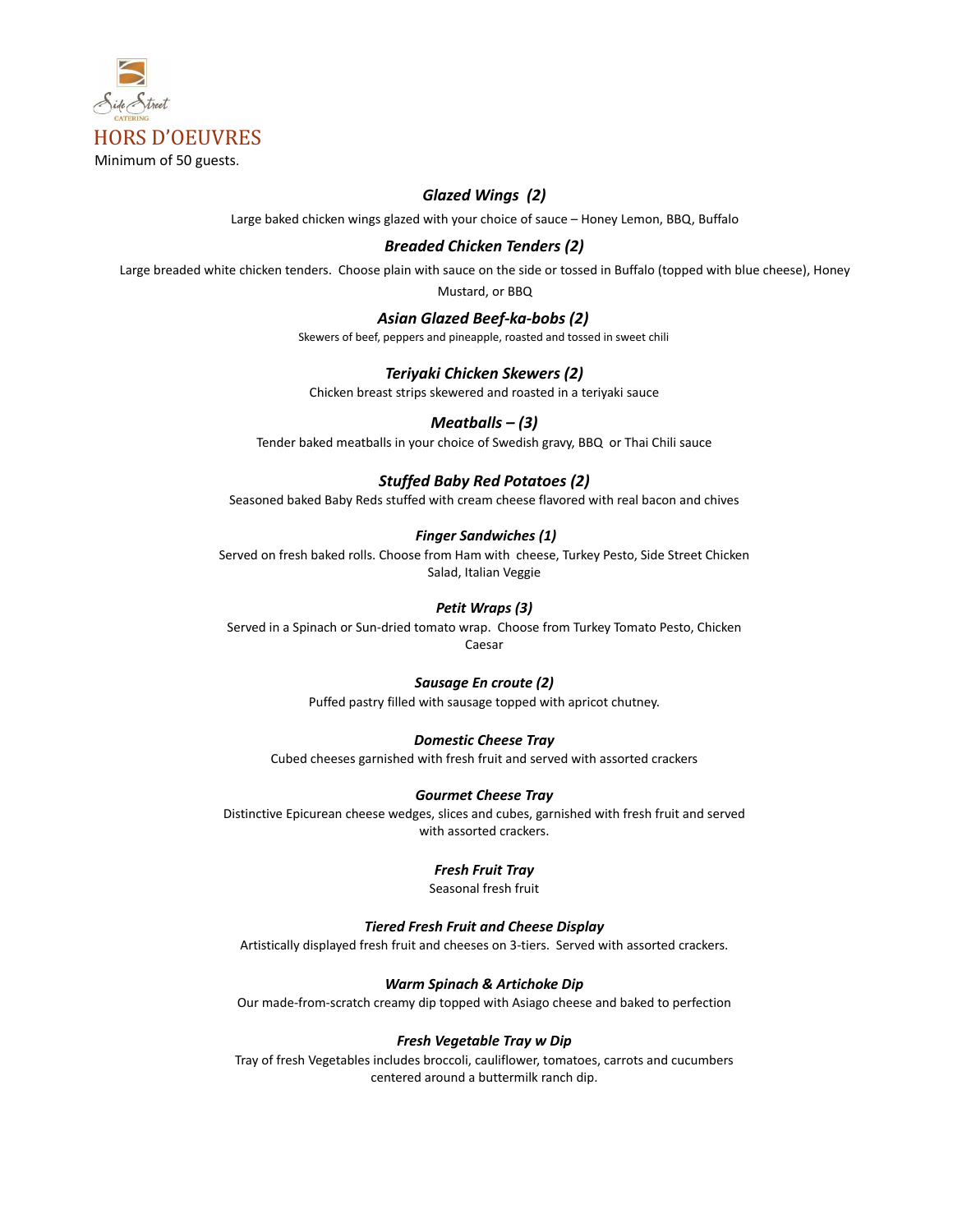

#### *Cocktail Vegetables & Relish Tray w Dip*

Tray of Seasonal Fresh Vegetables such as asparagus, celery, red peppers, broccoli, carrots and cucumbers. And relishes – olives, pickles, sweet peppers centered around a buttermilk ranch dip.

*Cocktail Shrimp Tray*

Large Shrimp garnished with fresh lemon and cocktail sauce dipping sauce

# **DIVINE MINIATURES** (2)

Carolina Pork Sliders w Sweet Pickles & Peppers Cheeseburger Sliders w Bistro sauce Fresh Crab Cake Sliders w Dill Aioli Fresh Salmon Sliders w Dijon Mustard Sauce (MP) Shrimp Shooters in a shot glass w cocktail salsa (1) (MP)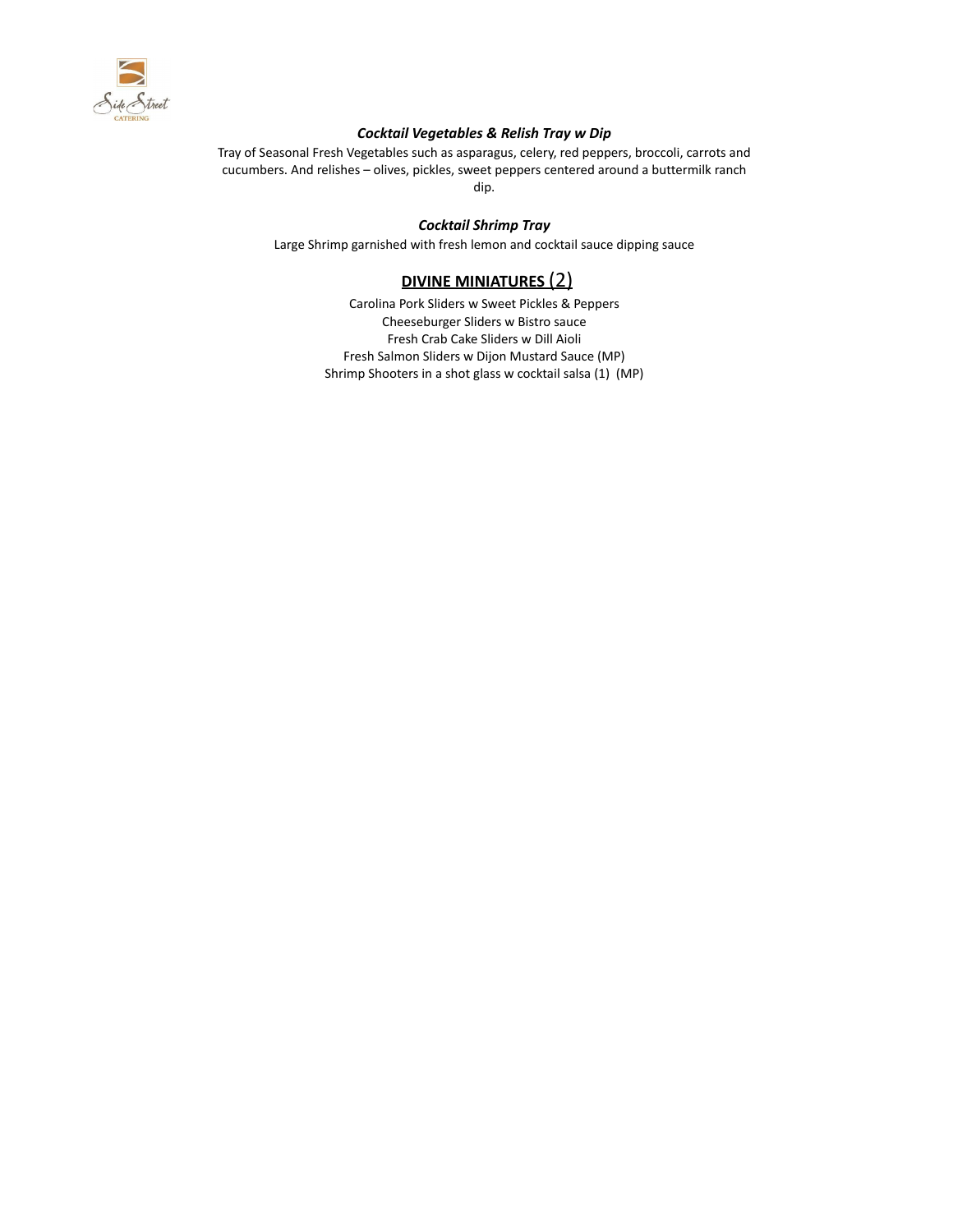

# MAIN COURSES

# **THE GRILL-OUT MENU**

Minimum 50 guests

A complete meal consisting of baked beans, Pasta Salad or Potato Salad or Fresh Fruit Salad, drinks and condiments: *(there will be an up-charge for any substitutions)*

#### **Grilled Entrees-**

¼lb Big Dogs Hamburgers BBQ Chicken (bone-in) Veggie Burger Turkey Burger Grilled Portabella Mushroom Burger Pulled BBQ Pork Grilled Brats BBQ Rib Tips BBQ Ribs (\$\$) **(Dogs and burgers will include toppings bar)**

#### **Great Add-ons - Sides**

**Corn on the Cob - / Green Beans… / Cole Slaw … / Macaroni & Cheese Desserts Apple, Peach or Cherry Cobbler / Cookies and Brownies**

# **DINNER BUFFET**

Minimum Guest Service - 50

**Chicken Supreme with White Wine Sauce Lemon Glazed Chicken Breast Stuffed Chicken Breast with Apple Chutney Herb-Roasted ¼ Chicken w Balsamic Glaze Chicken Marsala Chicken Breast Florentine Apricot Glazed Pork Medallions Meat Lasagna / Vegetable Lasagna Stuffed Meatloaf Grilled Salmon with Mango Salsa Beef Stroganoff Burgundy Beef Tips**

**Choose 1: Salads –** Mixed Greens salad, Pasta Primavera, Caesar Salad, Garden Tossed Salad, Potato Salad, Caprese Salad.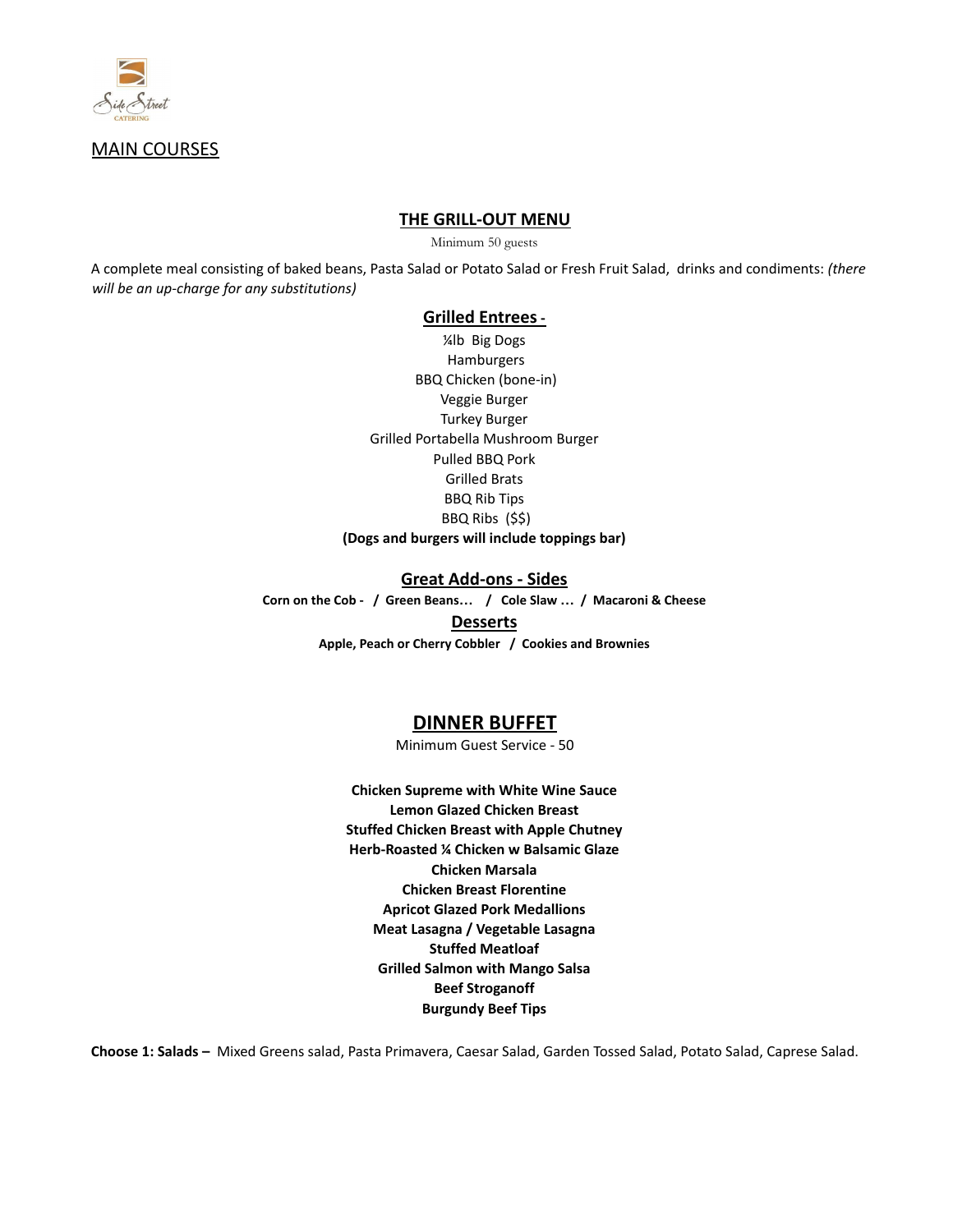

**Choose 1: Vegetable –** Seasoned Green beans, Vegetable Medley, Sautéed Squash & Zucchini, Glazed carrots, Peppered Corn, Roasted Broccoli, Balsamic Roasted Vegetables

**Choose 1: Side Dish-** Rice Pilaf, Cilantro Rice Pilaf, Seasoned Brown Rice, Garlic Mashed Potatoes, AuGratin Potatoes, Roasted Red Potatoes, Pesto Pasta, Parsley buttered Noodles, Southern-style Stuffing, Macaroni & cheese,

> **Includes:** *Dinner Rolls and Butter or Bread Sticks, Iced tea / Coffee (by request), Disposable Dinnerware service.* **(Prices do not include dessert or Service Fee & Staffing)**

# **PASTA PERFECTION**

Minimum 50 guests

Our Pasta Bar allows you to choose any two of our made-from-scratch pasta dishes with accompaniments and dessert.

**Penne Pasta** with grilled chicken, spinach, gorgonzola and mushrooms in a brown butter sauce

**Fettuccini Alfredo with Chicken Spaghetti with Meat sauce Chicken Tetrazzini w Mushrooms Baked Lasagna Sun-dried Tomato Capellini Pasta Seafood Farfalle in a parmesan cream sauce**

**Meal includes:** Garden tossed salad with dressings Bread sticks Chef's dessert Iced tea *Basic paper ware and cutlery are included*

# THE FINALE

**DESSERTS Assorted Mini Cheesecakes** (min. 70) **Key Lime Tarts** (min 70) **Sweet Potato Tarts** (min 70) **Lemon Bars** (min 25) **Petite Cookie & Brownie Tray** (min 25) **Deep Dish Apple Pie Apple, Peach or Cherry Cobbler – (half pan) (full pan) Triple Chocolate Cake** (minimum 25) **Strawberry Shortcake –** with fresh strawberries (minimum 25) **Assorted Cakes –** (white, chocolate, or marble) **Cherry Cheesecake** (min. 25)

**Cookie & Brownie Tray**